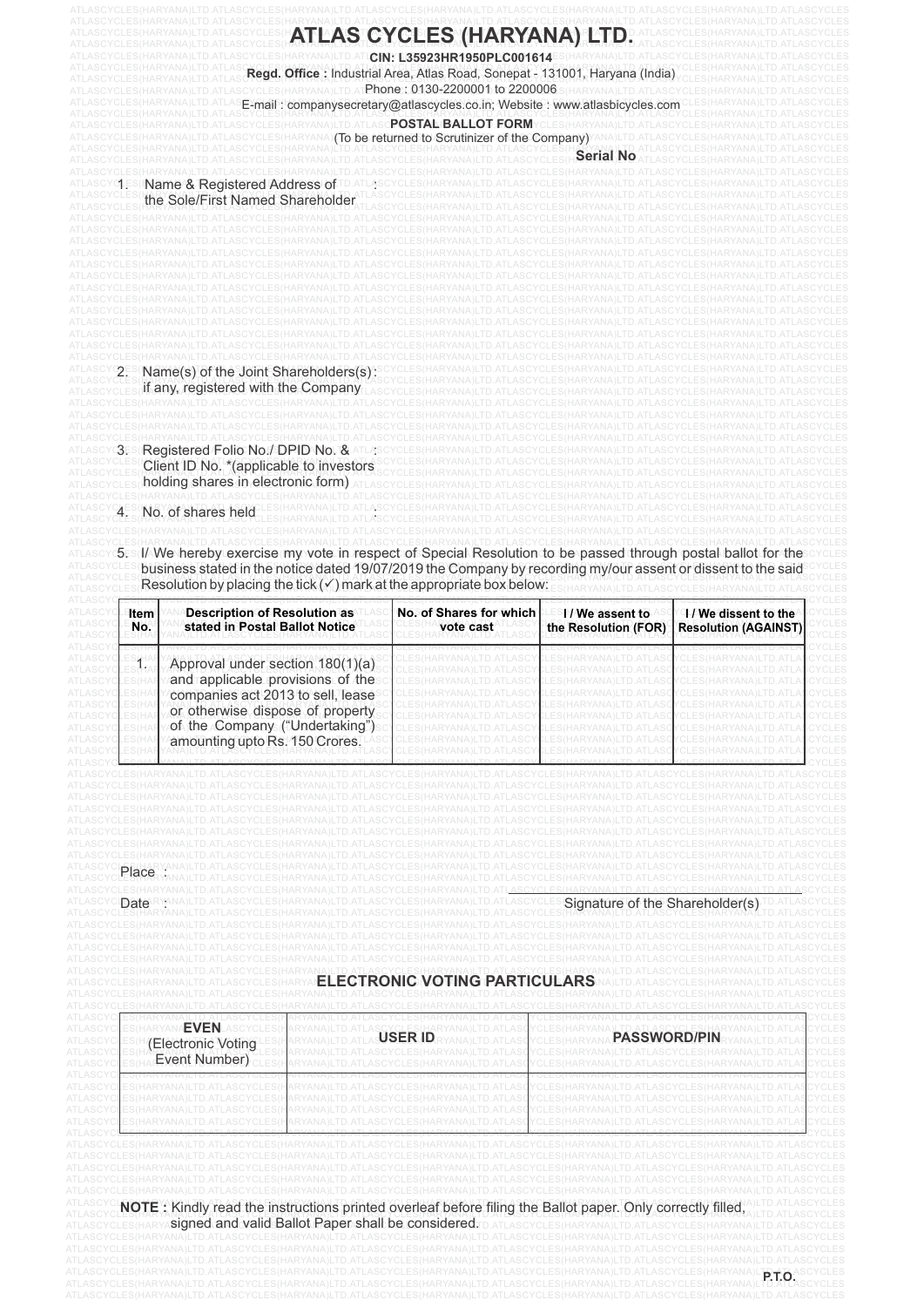### **INSTRUCTIONS**

- 1. The members may either cast their vote through e-Voting, instructions for which are attached, or through Postal Ballot. In the event a member casts his votes through both the processes i.e. E-voting and Postal Ballot the votes in the electronic system would only be considered and the Postal Ballot Paper would be ignored.
- 2. Please fill in all the columns legibly and sign at the end. The completed Ballot Paper must reach the Company on or before the date and time mentioned in the notice of Postal Ballot. Unsigned, incomplete or incorrectly ticked Postal Ballot Papers are liable to be rejected and the decision of the Scrutinizer on the validity of the forms will be final.
- 3. To avoid fraudulent transactions, the identity/signature of the members holding shares in electronic/demat form will be verified with the specimen signatures furnished by NSDL and that of members holding shares in physical form will be verified as per the records of the share transfer agent of the Company (i.e. Mas Services Limited). Members are requested to keep the same updated.
- 4. There will be only one Postal Ballot Paper for every DPID & Client ID/ Folio No. irrespective of the number of joint members.
- 5. In case of joint holders the Postal Ballot Paper should be signed by the first named shareholder and in his/her absence by the next named shareholders. Postal Ballot Paper signed by a joint holder shall be treated valid if signed as per records available with the Company and the Company shall not entertain any objection on such Postal Ballot Paper signed by other joint holders.
- 6. Where the Postal Ballot Paper has been signed by an authorized representative of the Body Corporate/Trust/Society, etc. a certified copy of the relevant authorisation / Board resolution to vote should accompany the Postal Ballot Paper.
- 7. IMPERSONATION IS ACRIMINALOFFENCE.

### **INSTRUCTIONS FOR E-VOTING**

The procedure and instructions for e-voting is as follows:

- In case of Members receiving e-mail from NSDL (For those members whose e-mail addresses are registered with Company/Depositories):
	- a. Open e-mail and open PDF file viz."ACL-remote e-Voting.pdf" with your client ID or Folio No. as password containing your user ID and password for remote e-voting. Please note that the password is an initial password.
	- b. Launch internet browser by typing the following URL: https:/[/www.evoting.nsdl.com](http://www.evoting.nsdl.com)/
	- c. Click on Shareholder-Login.
	- d. Put user ID and password as initial password noted in step (a) above. Click Login.
	- e. Password change menu appears. Change the password with new password of your choice with minimum 8 digits/characters or combination thereof. Note new password. It is strongly recommended not to share your password with any other person and take utmost care to keep your password confidential.
	- f. Home page of remote e-voting opens. Click on remote e-voting: Active Voting Cycles.
	- g. Select "EVEN" of "**Atlas Cycles (Haryana) Limited**".
	- h. Now you are ready for remote e-voting as Cast Vote page opens.
	- i. Cast your vote by selecting appropriate option and click on "Submit" and also "Confirm" when prompted.
	- j. Upon confirmation, the message "Vote cast successfully" will be displayed.
	- k. Once you have voted on the resolution, you will not be allowed to modify your vote.
	- l. Institutional shareholders (i.e. other than individuals, HUF, NRI etc.) are required to send scanned copy (PDF/JPG Format) of the relevant Board Resolution/ Authority letter etc. together with attested specimen signature of the duly authorized signatory(ies) who are authorized to vote, to the Scrutinizer through e-mail to rajiv.bhasin@mehrakhanna.com with a copy marked to [evoting@nsdl.co.in](mailto:evoting@nsdl.co.in).
- **II. In case of Members receiving Physical copy of Notice of Postal Ballot (for members whose email IDs are not registered with the Company/Depository Participants(s) or requesting physical copy)**
	- a. Initial password is provided in the box overleaf.
	- b. Please follow all steps from Sl. No. (b) to Sl. No. (l) above, to cast vote.
- A. In case of any queries, you may refer the Frequently Asked Questions (FAQs) for Members and remote e-voting user manual for Members available at the downloads section of [www.evoting.nsdl.com](http://www.evoting.nsdl.com) or call on toll free no.: 1800-222-990.
- B. If you are already registered with NSDL for remote e-voting then you can use your existing user ID and password/PIN for casting your vote.
- C. You can also update your mobile number and e-mail id in the user profile details of the folio which may be used for sending future communication(s).
- D. The voting rights of members shall be in proportion to their shares of the paid up equity share capital of the Company as on the cutoff date of 19<sup>th</sup> July, 2019.
- E. Any person, who acquires shares and becomes member of the Company after dispatch of the notice and holding shares as of the cut-off date i.e. 19<sup>th</sup> July, 2019, may also obtain the login ID and password by sending a request at [evoting@nsdl.co.in](mailto:evoting@nsdl.co.in) or RTA, MAS Services Limited.

However, if you are already registered with NSDL for remote e-voting then you can use your existing user ID and password for casting your vote. If you forgot your password, you can reset your password by using "Forgot User Details/Password" option available on [www.evoting.nsdl.com](http://www.evoting.nsdl.com) or contact NSDLat the following toll free no.: 1800-222-990.

- F. Amember after exercising his right to vote through remote e-voting shall not be allowed to vote again via Postal Ballot Form.
- G. Aperson, whose name is recorded in the register of members or in the register of beneficial owners maintained by the depositories as on the cut-off date only shall be entitled to avail the facility of remote e-voting as well as voting through ballot paper.
- H. Mr. Rajiv Bhasin, Chartered Accountant (Membership No.093845), Partner, M/s Mehra Khanna & Co., Chartered Accountants has been appointed as the Scrutinizer for providing facility to the members of the Company to scrutinize the voting and remote e-voting process in a fair and transparent manner.
- I. The Scrutinizer shall after the conclusion of voting period, will first count the votes cast via postal ballot form and thereafter unblock the votes cast through remote e-voting in the presence of at least two witnesses not in the employment of the Company and shall make, not later than two days of the conclusion of the voting period, a consolidated scrutinizer's report of the total votes cast in favour or against, if any, to the Chairman or a person authorized by him in writing, who shall countersign the same and declare the result of the voting forthwith.
- J. The voting through postal ballot and electronic mode would commence from 31st July, 2019 (9:00 a.m.) and end on 29th August, 2019 (5:00 p.m.).
- K. The result of Postal Ballot item will be declared 16:00 hours on 31<sup>st</sup> August, 2019. Immediately after declaration, the results, along with the Scrutinizer's Report, shall be placed on the Company's website [www.atlasbicycles.com](http://www.atlasbicycles.com) and also on the website of NSDL.
- L. In case of any queries or issues regarding e-voting, members may contact to Mr. Sharwan Mangla (General Manager), Mas Services Limited, RTAto address the grievances connected with the electronic voting Tel.: 011-26387281.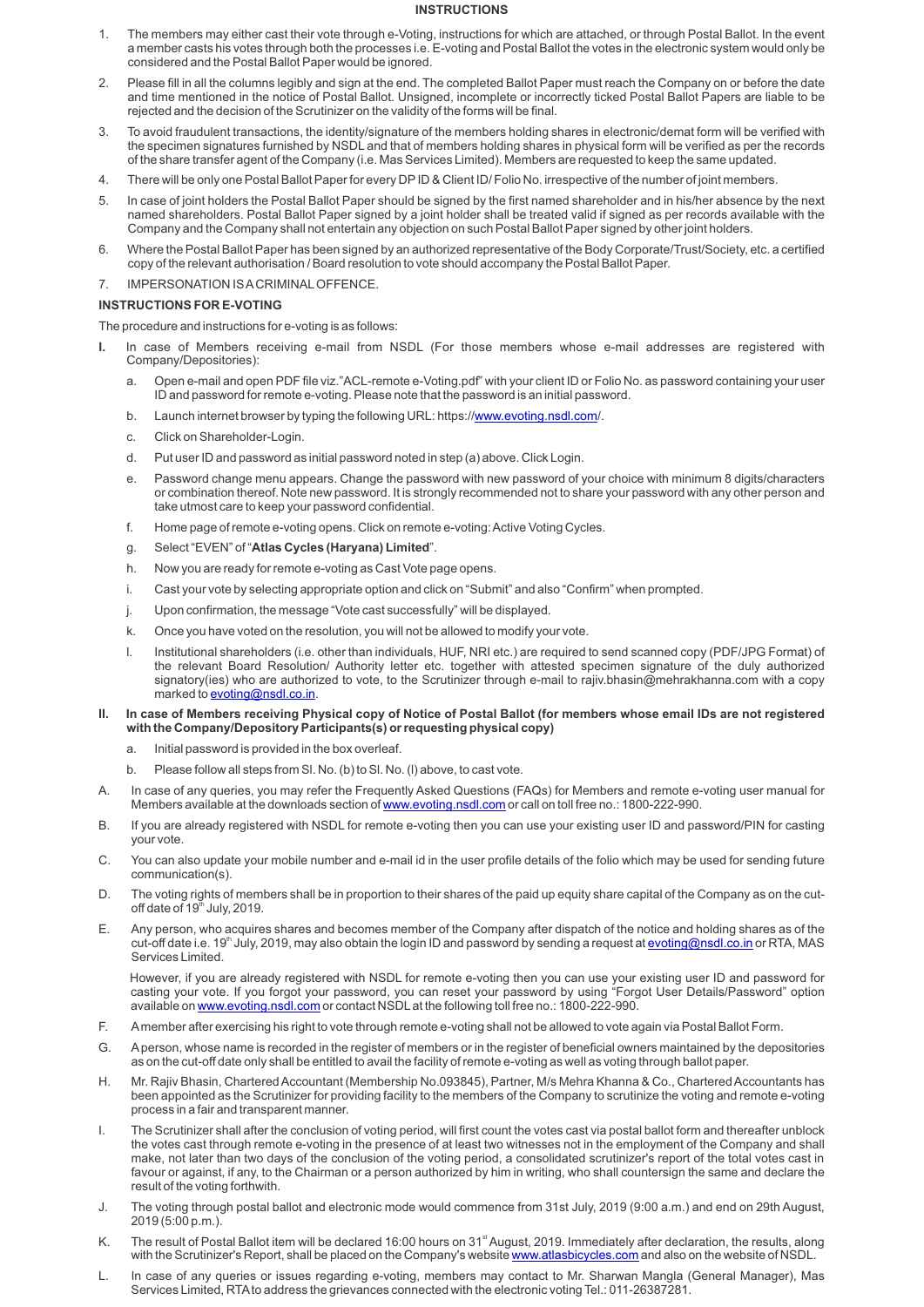## **ATLAS CYCLES (HARYANA) LTD. CIN: L35923HR1950PLC001614**

**Regd. Office :** Industrial Area, Atlas Road, Sonepat - 131001, Haryana (India) Phone : 0130-2200001 to 2200006

E-mail : companysecretary@atlascycles.co.in; Website : www.atlasbicycles.com

**POSTAL BALLOT NOTICE**

To

The Members

**Date : 19.07.2019 Place : Sonepat**

Notice is hereby given pursuant to the provisions of Section 110 and other applicable provisions, if any, of the Companies Act, 2013 (the "Act"), read with Rule 22 of the Companies (Management and Administration) Rules, 2014 (including any statutory modification or re-enactment thereof for the time being in force) and pursuant to other applicable laws and regulations, including the Securities and Exchange Board of India (Listing Obligations And Disclosure Requirements) Regulations, 2015 that the resolution appended below for authorizing Board of Directors to sell/transfer or dispose of the property of the company("Undertaking"), is proposed to be passed by the Members through Postal Ballot/electronic voting (e-voting) as Special Resolution.

The explanatory statement pursuant to Sections 102 and 110 of the Act pertaining to the aforesaid resolution setting out the material facts and the reasons for which such resolution is proposed is annexed hereto with a Postal Ballot Form for your consideration.

The Board of Directors of the Company, at its meeting held on Friday, July 19, 2019 appointed Mr. Rajiv Bhasin, Chartered Accountant (Membership No.093845), Partner, M/s Mehra Khanna & Co., Chartered Accountants as the Scrutinizer for conducting the postal ballot and e-voting process in a fair and transparent manner.

Members have the option to vote either by Postal Ballot or through e-voting. Members desiring to exercise their vote by Postal Ballot are requested to carefully read the instructions printed in the Postal Ballot Form and return the same duly completed in the enclosed prepaid self-addressed Business Reply Envelope. Postal Ballot Form, if sent by courier or by registered post or speed post at the expense of the Member(s), will also be accepted.

The duly completed Postal Ballot Form should reach the Scrutinizer not later than by 17:00 Hours IST on 29th August, 2019 to be eligible for being considered, failing which it will be strictly considered that no reply has been received from the Member. Members desiring to opt for e-voting as per the facilities arranged by the Company are requested to read the instructions in the Notes below and "instructions for e-voting" given on backside of ballot paper.

References to postal ballot(s) in this Postal Ballot Notice include votes received electronically. The Scrutinizer will submit his report to the Chairman of the Company after completion of scrutiny of the postal ballots (including e-voting). The results shall be declared on 31<sup>st</sup> August, 2019 and communicated to the Stock Exchanges, Depositories and Registrar and Share Transfer Agents. The results will also be displayed on the Company's website [www.atlasbicycles.com](http://www.atlasbicycles.com/) and also on website of NSDL.

> By Order of the Board of Directors **For Atlas Cycles (Haryana) Limited sd/-**

**Nikhil Kumar Company Secretary & Compliance officer**

### **PROPOSED SPECIAL RESOLUTION TO BE PASSED BY POSTAL BALLOT OR E-VOTING**

**RESOLUTION NO.1 : SALE OF ASSETS (UNDERTAKING) OF ATLAS CYCLES (HARYANA) LIMITED**

To consider and if thought fit, to pass, the following Resolution as a Special Resolution:

"**RESOLVED THAT** pursuant to the provisions of Section 180(1)(a) and Section 110 of the Companies Act, 2013 read with the Companies (Management and Administration) Rules, 2014, and subject to other applicable provisions, if any, of the Companies Act, 2013, (including any statutory modification or re-enactment thereof for the time being in force), the provisions of the Memorandum and Articles of Association of the Company, the provisions of Securities and Exchange Board of India (Listing Obligations And Disclosure Requirements) Regulations, 2015, and such other approvals, consents and permissions being obtained from the appropriate authorities to the extent applicable and necessary, the consent of the Members be and is hereby accorded to the Board of Directors of the Company (hereinafter referred as the "Board" which term shall be deemed to include any Committee which the Board may have constituted or hereinafter constitute from time to time to exercise its powers including the power conferred by this resolution), to sell / transfer / dispose of the following properties ("Undertaking") amounting upto Rs. 150 Crores (One hundred & fifty Crores) on an "as is where is" basis or in any other manner as the Board may deem fit in the interest of the Company :-

| S. No. | <b>PROPERTY'S TYPE</b>                 | <b>ADDRESS</b>                                     | <b>AREA</b>     |
|--------|----------------------------------------|----------------------------------------------------|-----------------|
| 1.     | <b>Residential House</b>               | 24-B, Model Town, Sonepat                          | 792 Sq. Yard    |
| 2.     | <b>Residential House</b>               | 102-L, Model Town, Sonepat                         | 504 Sq. Yard    |
| 3.     | <b>Residential House</b>               | 137-L, Model Town, Sonepat                         | 500 Sq. Yard    |
| 4.     | <b>Residential House</b>               | 264, Model Town, Sonepat                           | 213 Sq. Yard    |
| 5.     | <b>Residential House</b>               | 86-A - 87-A, Model Town, Sonepat                   | 1820 Sq. Yard   |
| 6.     | <b>Residential House</b>               | 110-L, Model Town, Sonepat                         | 590 Sq. Yard    |
| 7.     | <b>Residential House</b>               | A-7 & 8, Prem Nagar, Sonepat                       | 711.11 Sq. Yard |
| 8.     | <b>Residential House</b>               | 100-L. Model Town. Sonepat                         | 1026 Sq. Yard   |
| 9.     | <b>Residential House</b>               | 101-L, Model Town, Sonepat                         | 977 Sq. Yard    |
| 10.    | <b>Bawal Factory</b>                   | Plot No. 1, Sector-V, Growth Central, Bawal-Rewari |                 |
| 11.    | Non-productive land of Sonepat Factory | Atlas Road, Sonepat                                |                 |

**RESOLVED FURTHER THAT** the Board be and is hereby authorized and empowered to finalise and execute necessary documents including but not limited to definitive Agreements, deeds of assignment / conveyance and other ancillary documents, with effect from such date and in such manner as is decided by the Board to do all such other acts, deeds, matters and things as they may deem necessary and/or expedient to give effect to the above Resolution including without limitation, to settle any questions, difficulties or doubts that may arise in regard to sale and transfer of the Undertaking as they may in their absolute discretion deem fit;

**RESOLVED FURTHER THAT** the Board be and is hereby authorized to delegate all or any of the powers herein conferred, to any Committee of Directors or any one or more Directors of the Company with power to delegate to any Officers of the Company, with authorities as required, arranging delivery and execution of contracts, deeds, agreements and instruments.**"**

**Date : 19.07.2019 Place : Sonepat**

By Order of the Board of Directors **For Atlas Cycles (Haryana) Limited sd/- Nikhil Kumar Company Secretary & Compliance officer**

**Notes**

- 1. The statement pursuant to Sections 102 and 110 of the Act stating all material facts and the reasons for the proposals is annexed herewith.
- 2. The Postal Ballot Notice is being sent to the Members whose names appear in the Register of Members/List of Beneficial Owners as received from the National Securities Depository Limited (NSDL) and Central Depository Services (India) Limited (CDSL) as on July 19, 2019. The Postal Ballot Notice is being sent to Members in electronic form to the email addresses registered with their Depository Participants (in case of electronic shareholding). For Members whose email IDs are not registered, physical copies of the Postal Ballot Notice are being sent by permitted mode along with a postage-prepaid self-addressed Business Reply Envelope. The Postal Ballot Notice will be available on the Company's website [www.atlasbicycles.com.](http://www.atlasbicycles.com/)